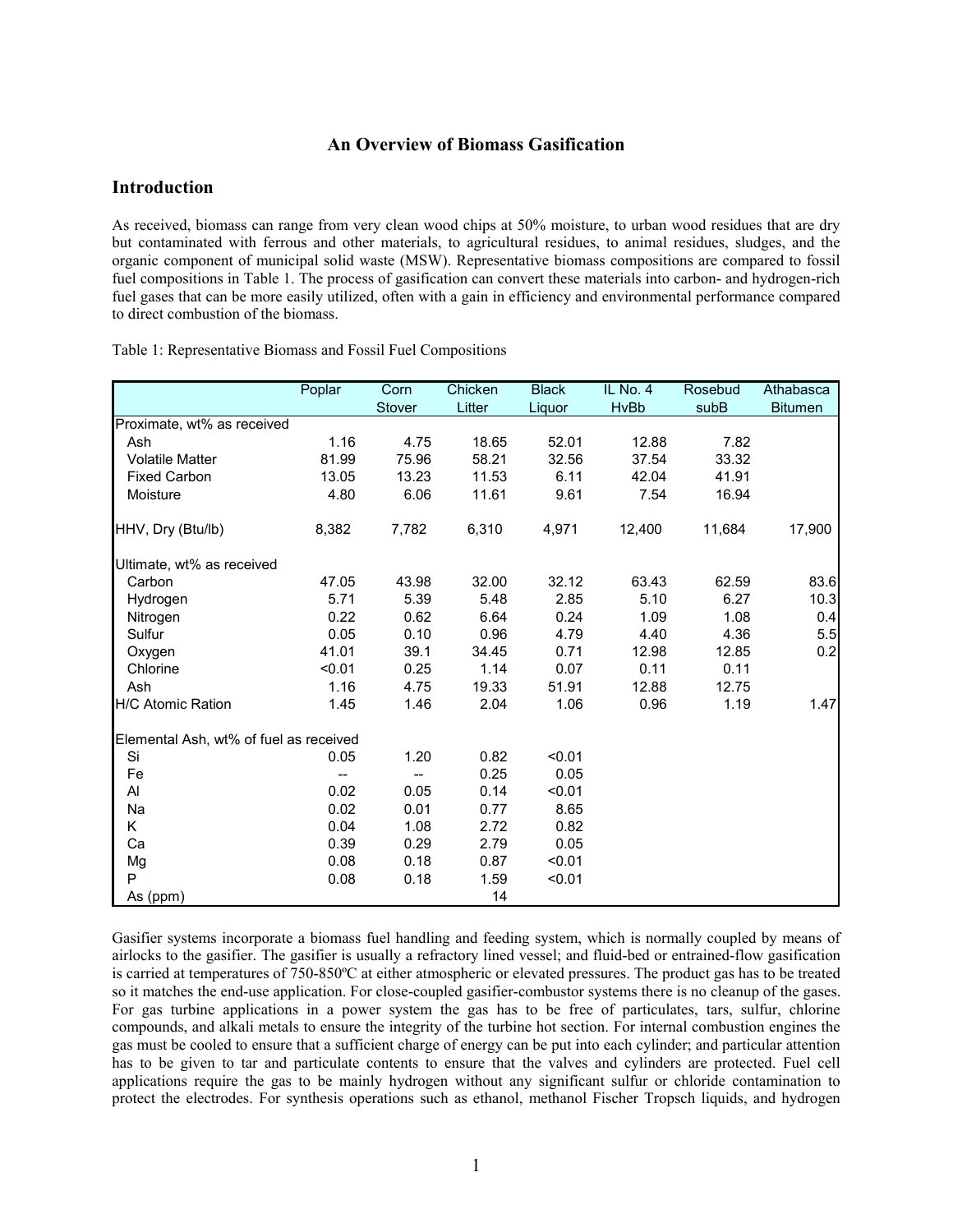production, tars, particulates and other contaminants (H2S, ammonia, etc.) must be removed to prevent poisoning of downstream catalysts.

The conversion efficiency is high; gasification is typically 80-85% thermodynamically efficient in converting the organic content of the feed into a fuel gas mixture. Because biomass gasification results in a clean fuel gas, the efficiency for power is further enhanced by the use of combined cycles to generate electricity; biomass-to-electricity efficiencies greater than 45% are forecast. If the gases are converted to hydrogen, the limiting efficiency with fuel cells may be over 55%. The environmental advantage is that the fuel gas is a much smaller volume to be processed than the combustion stream from a boiler; this and the generally lower treatment temperature of the biomass results in retention of metals (including alkali) in the ash and cyclone as salts that can be disposed. The gas can easily be cleaned of acid gas components, including hydrogen chloride, before combustion and thus is environmentally superior to direct combustion.

Biomass is a complex mixture of organic compounds and polymers (Graboski and Bain 1979). The major types of compounds are lignin and carbohydrates (cellulose and hemicellulose) whose ratios and resulting properties are species dependent. Lignin, the cementing agent for cellulose, is a complex polymer of phenylpropane units. Cellulose is a polymer formed from d(+)-glucose; the hemicellulose polymer is based on hexose and pentose sugars. Biomass such as wood typically has low ash, nitrogen, and sulfur contents. However, some agricultural materials such as straws and grasses have substantially higher amounts. To estimate yields during gasification the complex material must be reduced to a simplified chemical formula, such as  $CH<sub>1.4</sub>O<sub>0.6</sub>$ . In this discussion, elements such as sulfur and nitrogen are considered to be present in very small amounts, and are not considered in terms of overall chemistry.

The combustion of biomass can be ideally represented by:

$$
CH_{1.4}O_{0.6} + 1.05 \cdot O_2 \rightarrow CO_2 + 0.7 \cdot H_2O
$$

Oxygen-blown gasification can be thought of as incomplete combustion or partial oxidation. Gasification using a minimum amount of oxygen can be represented by:

$$
CH_{1.4}O_{0.6} + 0.2 \cdot O_2 \rightarrow CO + 0.7 \cdot H_2O
$$

In cases where no oxygen is used the gasification reaction can be represented by:

$$
CH_{1.4}O_{0.6} \rightarrow 0.6 \times CO + 0.4 \times C + 0.7 \times H_2O
$$

This pyrolysis reaction is endothermic, and heat is needed to make the reaction proceed. The heat is provided by the oxidation reactions shown above or by indirect heat transfer. Although these ideal reactions are simple, actual gasification is more complex. Intermediate compounds such as benzene, tars (organic compounds with boiling points higher than benzene), methane, and other light hydrocarbons are formed that must be further processed if the synthesis gas is be used in high efficiency power applications or biofuels production.

### **Gasifier Medium**

Gasification involves the thermal destruction of biomass in a reducing atmosphere of steam or air (or both) to produce a medium- or low-calorific value gas. If air is present, the ratio of oxygen to biomass is typically around 0.3. Air-blown, or directly heated gasifiers (also called partial oxidation gasifiers (POX)), use the exothermic reaction between oxygen and organics to provide the heat necessary to devolatilize biomass and to convert residual carbon-rich chars. For directly heated gasifiers, the heat to drive the process is generated inside within the gasifier. When air is used, the product gas is diluted with nitrogen and typically has a dry-basis calorific value of 5-6 MJ/Nm<sup>3</sup>. The dry-basis calorific value of the product gas can be increased to 13-14 MJ/Nm<sup>3</sup> using oxygen instead of air. Oxygen production is expensive, however, and its use has been proposed only for applications involving the production of synthesis gas where nitrogen is not permitted in downstream synthesis conversion operations. Indirectly heated gasifiers heat and gasify biomass through heat transfer from a hot solid or through a heat transfer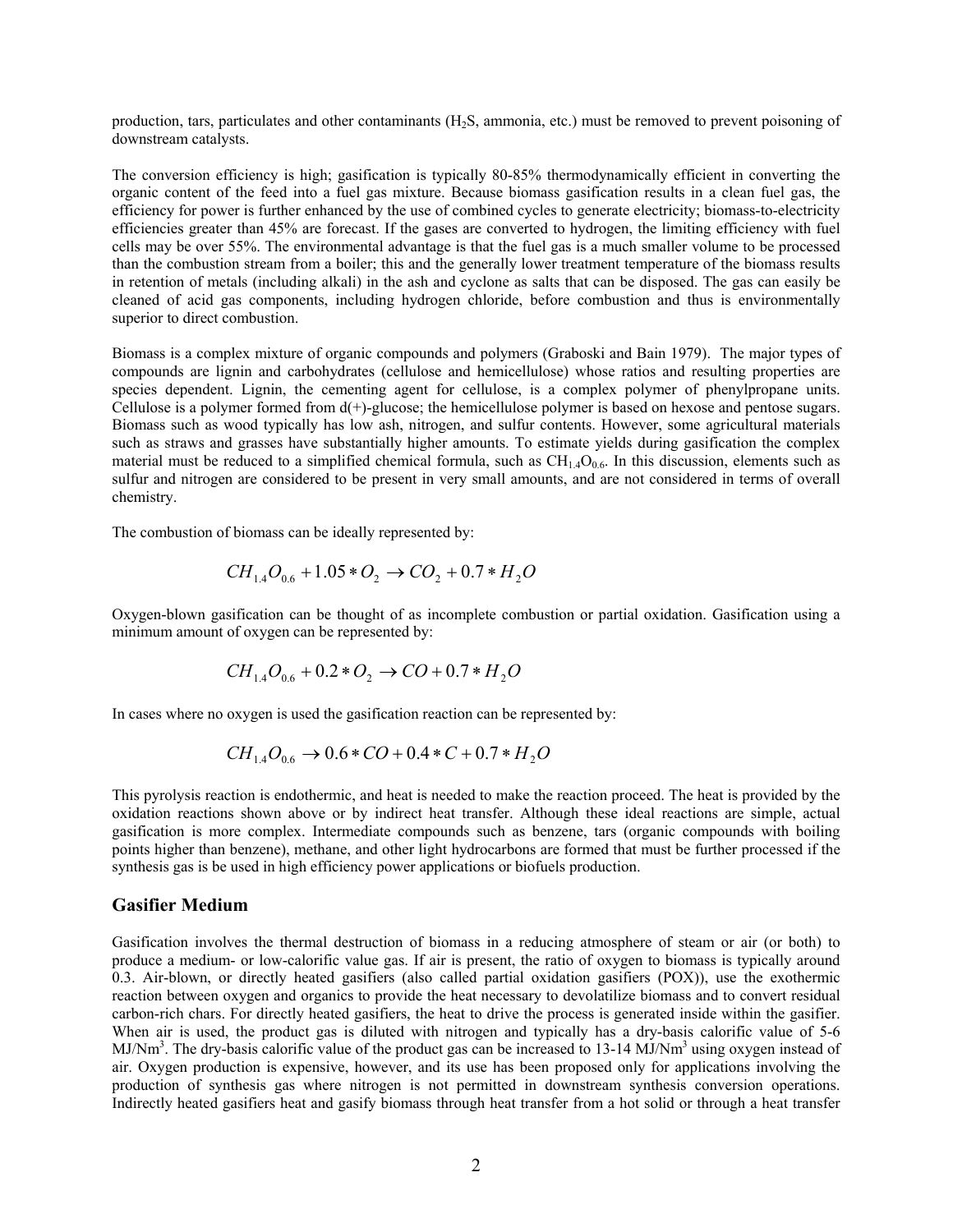surface. Because air is not introduced into the gasifier, little nitrogen is present and a medium-calorific gas is produced; dry-basis values of 18-20 MJ/Nm<sup>3</sup> are typical.

# **Pressure**

A second variable affecting gasification systems performance is operating pressure. Most gasification power applications will involve a gas turbine-based generation cycle. Turbines typically operate at compression ratios of 10 to 20, giving turbine inlet pressures of 1.0-2.5 MPa. A pressurized gasifier will produce gas at a pressure suitable for direct turbine application and provide the highest overall process efficiency, but process improvements are needed. Reliable, high-pressure feed systems have not been commercially proven. At gasifier conditions (825ºC and 2 MPa) tars, chars, and volatile alkalis are generated. To maximize efficiency, these materials must be removed from the hot product gas without lowering the temperature below the tar dew point, typically about 540ºC. Thus, hot-gas cleanup systems are required. Tars have relatively high heat contents and can be burned in combustors, but they may plug char filters and may form soot during combustion. Therefore, the first element of a hot gas cleanup system will probably be a catalytic reformer or thermal tar cracker. A catalytic tar reformer will operate at temperatures comparable to gasifier temperature, about 825ºC; a thermal cracker will typically operate at 870-980ºC. After the tar refomre/cracker, the product gas will be partially cooled to minimize the amount of alkali vapors, typically to 350- 650ºC. The product will then pass through a filter to remove solids. Much of the alkali will also be removed. For certain applications the gas may still contain too much alkali. For example, gas turbine limits for alkali are about 25 ppb in the turbine combustor exit gas. To ensure that the product gas meets alkali specifications, an alkali getter bed may be added after the filter. Typical bed materials are emalthite or hectorite.

Alternatively, the gasifier can be operated at low pressure and the cleaned product gas compressed to the pressure required for gas turbine application or fuels synthesis applications. In this case a tar reformer will probably be used to minimize the amount of tar that must be handled during quenching. The product gas exiting the tar reformer will be conditioned to provide a suitable compressor feed. Gas characteristics to be considered for compressor use include the amount of condensable or soluble tar and the water vapor content. The water and tar content must be low enough to ensure no condensation during compression. Also, soluble tars that will affect lubrication oil properties must be eliminated. Lastly, the gas inlet temperature must be suitable for compressor materials of construction. Normally, the temperature should be held below about 90ºC. Usually a combination of heat exchange (to reduce the gas from tar reformer exit temperature to residual tar dew point) and wet scrubbing are used. The water vapor content will be at saturation at scrubber exit temperature and pressure.

# **Gasifier Type**

The other major variable is reactor type. Four primary types of biomass gasification reactor systems have been developed: fixed-bed reactors, bubbling fluid-bed reactors, circulating fluid-bed reactors, and entrained-flow reactors. Simple schematics of the various gasifiers are shown in Figure 1.

## **Fixed Bed**

Fixed-bed gasifiers can be classified primarily as updraft and downdraft. Updraft gasifiers represent the oldest and simplest gasifiers. The updraft gasifier is a counterflow reactor in which fuel is introduced into the top by means of a lockhopper or rotary valve and flows downward through the reactor to a grate where ash is removed. The gasifying medium, air or oxygen and possibly steam, is introduced below the grate and flows upward through the reactor. At the bottom of the reactor (combustion zone) char burns to form carbon dioxide  $(CO_2)$  and steam  $(H_2O)$ , which then flow upward through the bed countercurrently to the downflowing solids. The exothermic combustion reactions supply the energy to drive gasification, pyrolysis and drying. The maximum temperature in the combustion zone is typically higher than 1,200°C. In the reduction zone  $CO_2$  and  $H_2O$  are partially reduced to carbon monoxide (CO) and hydrogen  $(H_2)$  through reaction with carbon in the char at temperatures of 800-1,200°C. In the pyrolysis zone these gases contact dry biomass in the temperature range of 400-800º C and devolatilize the biomass to produce pyrolysis products and residual char. Above this zone the gases and pyrolytic vapors dry the wet biomass. Typical product exit temperatures are 80-100ºC. A wide range of tars and oils, which can condense in product lines, are produced in the pyrolysis zone. For this reason updraft gasifiers are usually operated in a closecoupled mode to a furnace or boiler to produce steam or hot water. Certain feeds with low-melting ash may have slagging on the combustion grate. In addition, feed particle size needs to be controlled to maintain a uniform bed.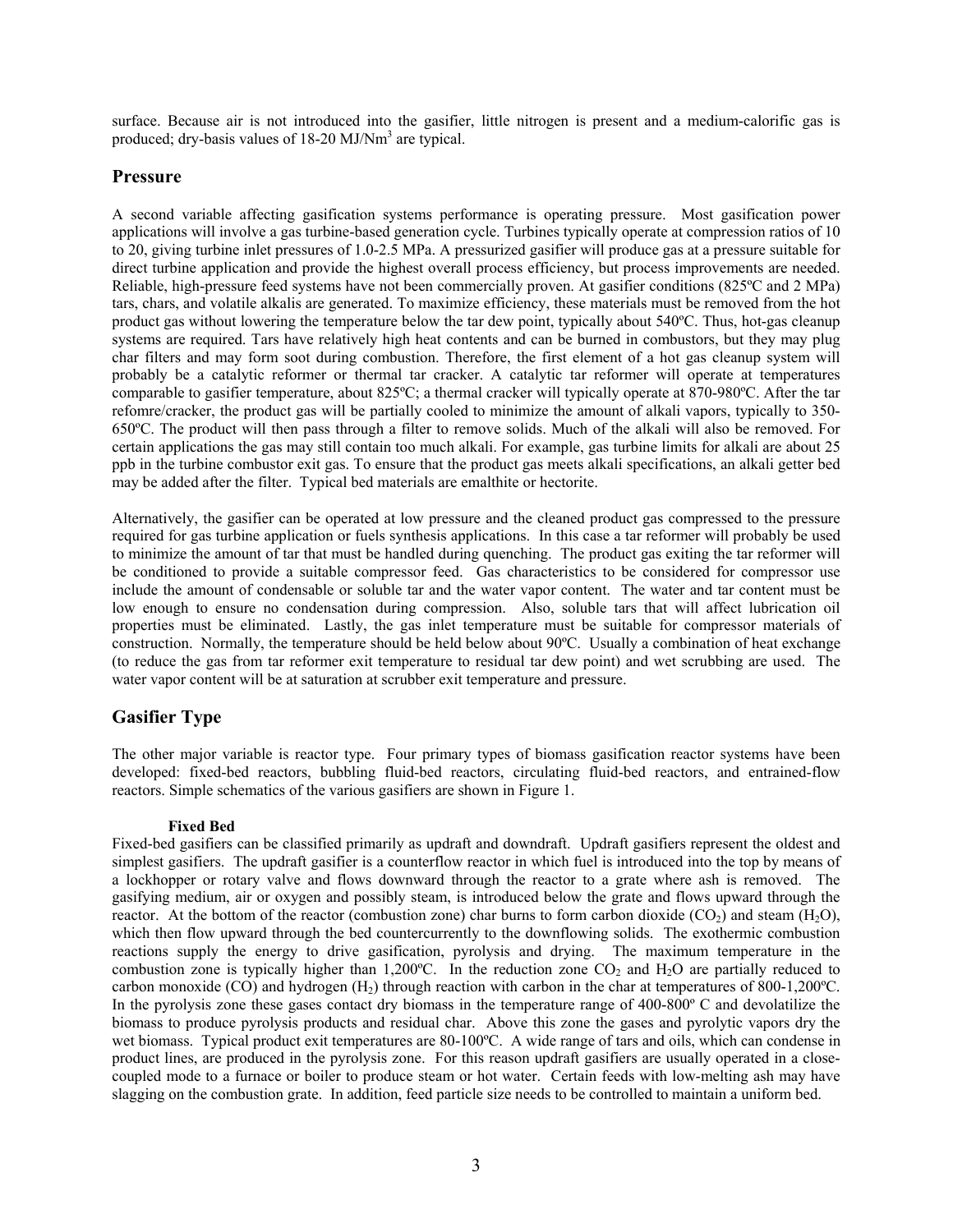**Figure 1: Gasifier Types** 



In downdraft gasification the air and product both flow in the same direction as the solid bed. Downdraft gasifiers are specifically designed to minimize tar and oil production. The fuel and pyrolytic gases/vapors move co-currently downward through the bed. The pyrolysis products pass through a hot char (about 15% of the original feed) combustion zone, where they are contacted with air and the tars are thermally cracked and partially oxidized. Typical tar conversion is greater than 99%, and is a function of temperature, combustion efficiency and channeling. The combustion zone temperature is typically 800-1,200°C. The hot char in the reduction zone reduces  $CO<sub>2</sub>$  and H<sub>2</sub>O, to CO and H<sub>2</sub>. The exit gas temperature is typically around 700°C. Downdraft gasifiers have the same general constraints on feed properties as updraft gasifiers. The feed needs to have a fairly uniform particle size distribution with few fines to maintain bed physical properties and minimize channeling. The feed needs to have low ash with a high fusion temperature to prevent slagging. In addition, the feed moisture content needs to be less than about 20% to maintain the high temperatures required for tar cracking. A variation on the downdraft gasifier is the crossflow gasifier, in which air is introduced tangentially at the bottom of the gasifier. The operating principle of the crossflow gasifier is the same as for the downdraft gasifier.

#### **Bubbling Fluid Bed**

In a gas-solid fluidized bed a stream of gas passes upward through a bed of free-flowing granular materials in which the gas velocity is strong enough that the solid particles are widely separated and circulate freely throughout the bed. During overall circulation of the bed, transient streams of gas flow upward in channels containing few solids, and clumps or masses of solids flow downward (Perry and Chilton 1973). The fluidized bed looks like a boiling liquid and has the physical properties of a fluid. In fluidized-bed gasification of biomass the gas is air, oxygen, or steam, and the bed is usually sand, limestone, dolomite, or alumina. The gas acts as the fluidizing medium, and if air/oxygen is used, is the oxidant for biomass partial oxidation. A fluidized-bed gasifier is a vessel with dimensions such that the superficial velocity of the gas maintains the bed in a fluidized condition at the bottom of the vessel, with a change in cross-sectional area above the bed that lowers the superficial gas velocity below fluidization velocity to maintain bed inventory and act as a disengaging zone. To obtain the total desired gas-phase residence time for complete devolatilization, the larger cross-sectional-area zone (usually referred to as the freeboard) is extended. A cyclone is used to either return fines to the bed or to remove ash-rich fines from the system. A gas distribution manifold or series of sparge tubes are used to fluidize the bed (Hansen 1992). Biomass is introduced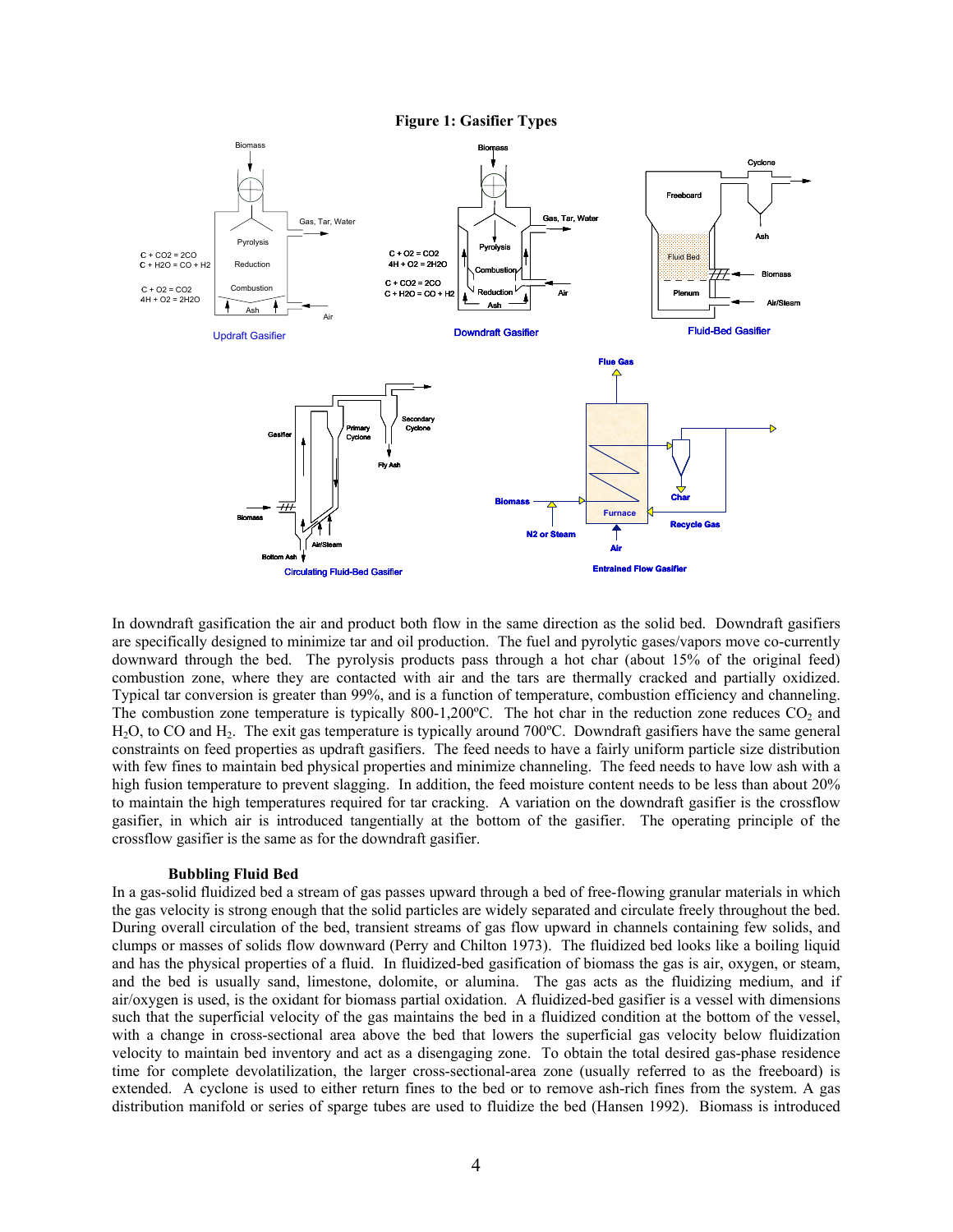either through a feed chute to the top of the bed or through an auger into the bed. In-bed introduction provides residence time for fines that would otherwise be entrained in the fluidizing gas and not converted in the bed.

The bed is usually preheated using an external burner fired by natural gas, propane or fuel oil. The hot flue gas from the external burner is used to heat the fluidized bed to the fuel ignition temperature. For biomass this temperature is around 540ºC. Supplemental firing can be used to heat the freeboard gas to normal gasification temperature. At this point biomass is slowly introduced into the bed to raise the bed temperature to the desired operating range, normally 790-870ºC. Bed temperature is governed by the desire to obtain complete devolatilization versus the need to maintain the bed temperature below the ash-fusion temperature of the biomass ash. As biomass is introduced into the bed, most of the organics pyrolytically vaporize and are partially combusted in the bed. The exothermic combustion provides the heat to maintain the bed at temperature and to volatilize additional biomass. Fluidized-bed gasifiers have the advantage of extremely good mixing and high heat transfer, resulting in very uniform bed conditions. Gasification is very efficient, and 95%-99% carbon conversion is typical. Bubbling fluidized-bed gasifiers are normally designed for complete ash carryover, necessitating the addition of cyclones for particulate control.

#### **Circulating Fluid Bed**

If the gas flow of a bubbling fluid bed is increased, the gas bubbles become larger, forming large voids in the bed and entraining substantial amounts of solids. This type of bed is referred to as a turbulent fluid bed (Babcock and Wilcox 1992). In a circulating fluid bed the turbulent bed solids are collected, separated from the gas, and returned to the bed, forming a solids circulation loop. A circulating fluid bed can be differentiated from a bubbling fluid bed in that there is no distinct separation between the dense solids zone and the dilute solids zone. Circulating fluid-bed densities are about 560 kg/m<sup>3</sup> compared to a bubbling-bed density of 720 kg/m<sup>3</sup> (Babcock and Wilcox 1992). To achieve the lower bed density, gas rates are increased from the 1.5-3.7 m/s of bubbling beds to about 9.1 m/s. The residence time of the solids in a circulating fluid bed is determined by the solids circulation rate, the attrition of the solids, and the collection efficiency of the solids separation device. Typical gas compositions for fluid and circulating fluid bed gasifiers are shown in Table 2.

| Gasifier                 | <b>FERCO</b> | Carbona      | <b>Princeton</b><br>Model | <b>IGT</b>                        |
|--------------------------|--------------|--------------|---------------------------|-----------------------------------|
| Type                     | Indirect CFB | Air FB       | Indirect FB               | <b>PFB</b>                        |
| Agent                    | steam        | air          | steam                     | O <sub>2</sub> / <sub>steam</sub> |
| <b>Bed Material</b>      | olivine      | sand         | none                      | alum in a                         |
| Fe e d                   | wood chips   | wood pellets | black liquor              | wood chips                        |
| <b>Gas Composition</b>   |              |              |                           |                                   |
| H <sub>2</sub>           | 26.2         | 21.70        | 29.4                      | 19.1                              |
| <b>CO</b>                | 38.2         | 23.8         | 39.2                      | 11.1                              |
| CO <sub>2</sub>          | 15.1         | 9.4          | 13.1                      | 28.9                              |
| N <sub>2</sub>           | $\mathbf{2}$ | 41.6         | 0.2                       | 27.8                              |
| CH4                      | 14.9         | 0.08         | 13.0                      | 11.2                              |
| $C2+$                    | 4            | 0.6          | 4.4                       | 2.0                               |
| GCV, M J/Nm <sup>3</sup> | 16.3         | 5.4          | 17.2                      | 9.2                               |

# **Table 2: Gas composition for fluid bed and circulat circulating fluid bed gasifiers ing fluid bed gasifiers**